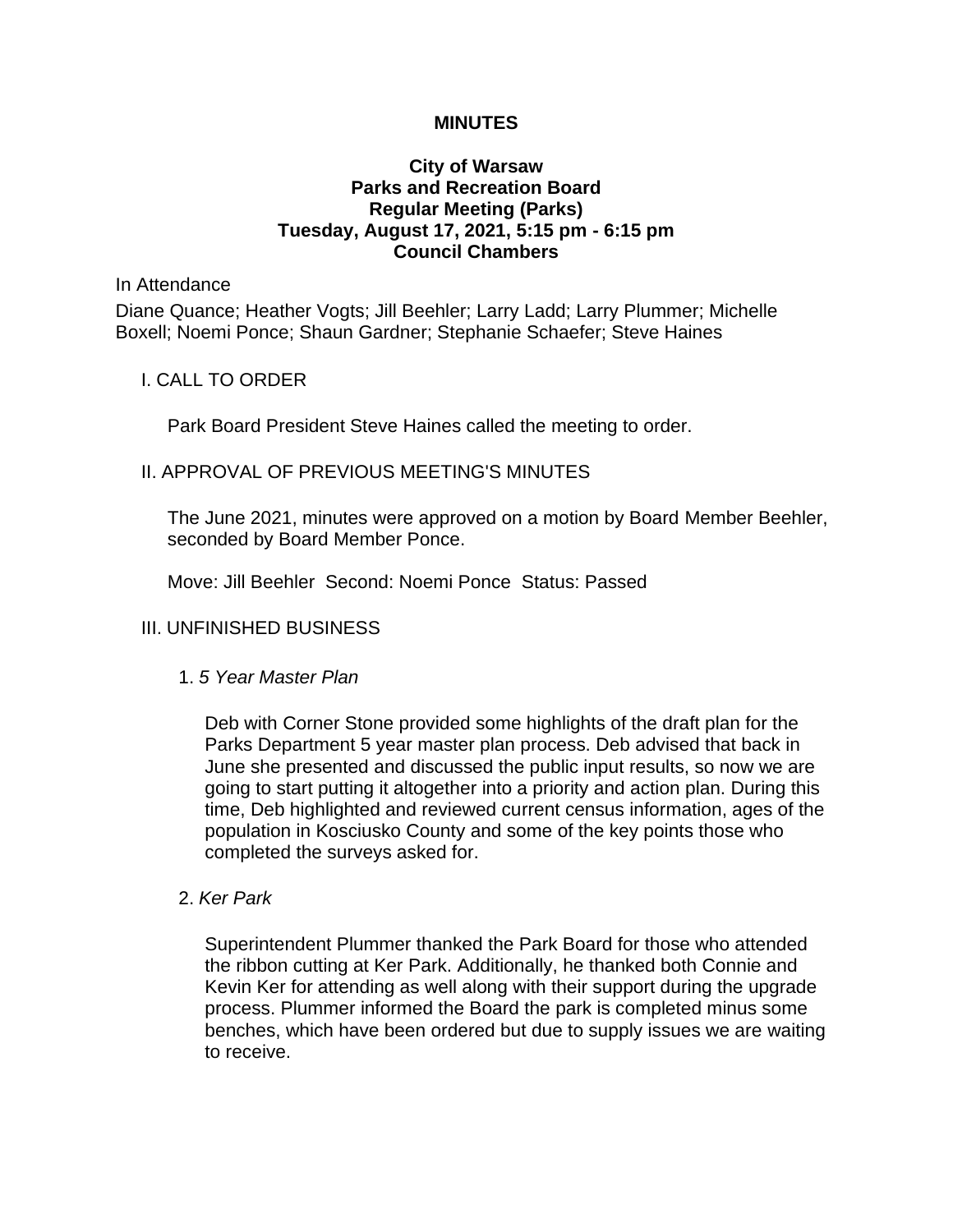## 3. *Budgets*

Superintendent Plummer advised on August 2, 2021, he presented the Parks Department budget to the Council. They will review it and determine the final outcome. He wanted to remind the Park Board that there were was the big ticket item on the proposed budget, which was the park office/maintenance facility. There has been some progress made on the project and we are hopeful to present that to the council on September 7, 2021. With their approval, we can then continue to move forward. We have had some meetings to discuss materials and have ultimately adjusted costs to the best of our ability. Pending Council approval, we can then start to order the materials and anticipate a move in date towards the last quarter of next year.

## 4. *Kayak Kiosk Update*

Plummer informed the Park Board that in anticipation for the lockers to arrive for the kayak kiosks, the department has installed the pads, lights and cameras at both lakes. All that is left is for the lockers and materials to arrive. However, as many items today, the supply chain and distribution are backed up. We are hopeful to have all the items in October.

## 5. *DNR Grant Udpate*

Plummer advised that we have applied for a grant to relocate the skate park to Richardson-Dubois. In July we met with DNR, they reviewed our application and asked for some adjustments. After that meeting, we met with American Ramp Company and asked for a new quote for new ramps. The original quote they provided was to move our existing ramps to the new location; however, the current ramps need replaced/repaired. During the conversation American Ramp Company advised a more cost effective option than repairing and moving the ramps might be to do it all in concrete. The new quote and adjustments DNR requested were then re-submitted.

The total quote with the adjustments and other supplies comes to a total of \$519, 762.20, with our contribution needing to be half which is \$259,881.35. This is all contingent on receiving the grant from DNR, which would cover half the cost.

## IV. NEW BUSINESS

1. *Stephanie Schaefer Recreation Director*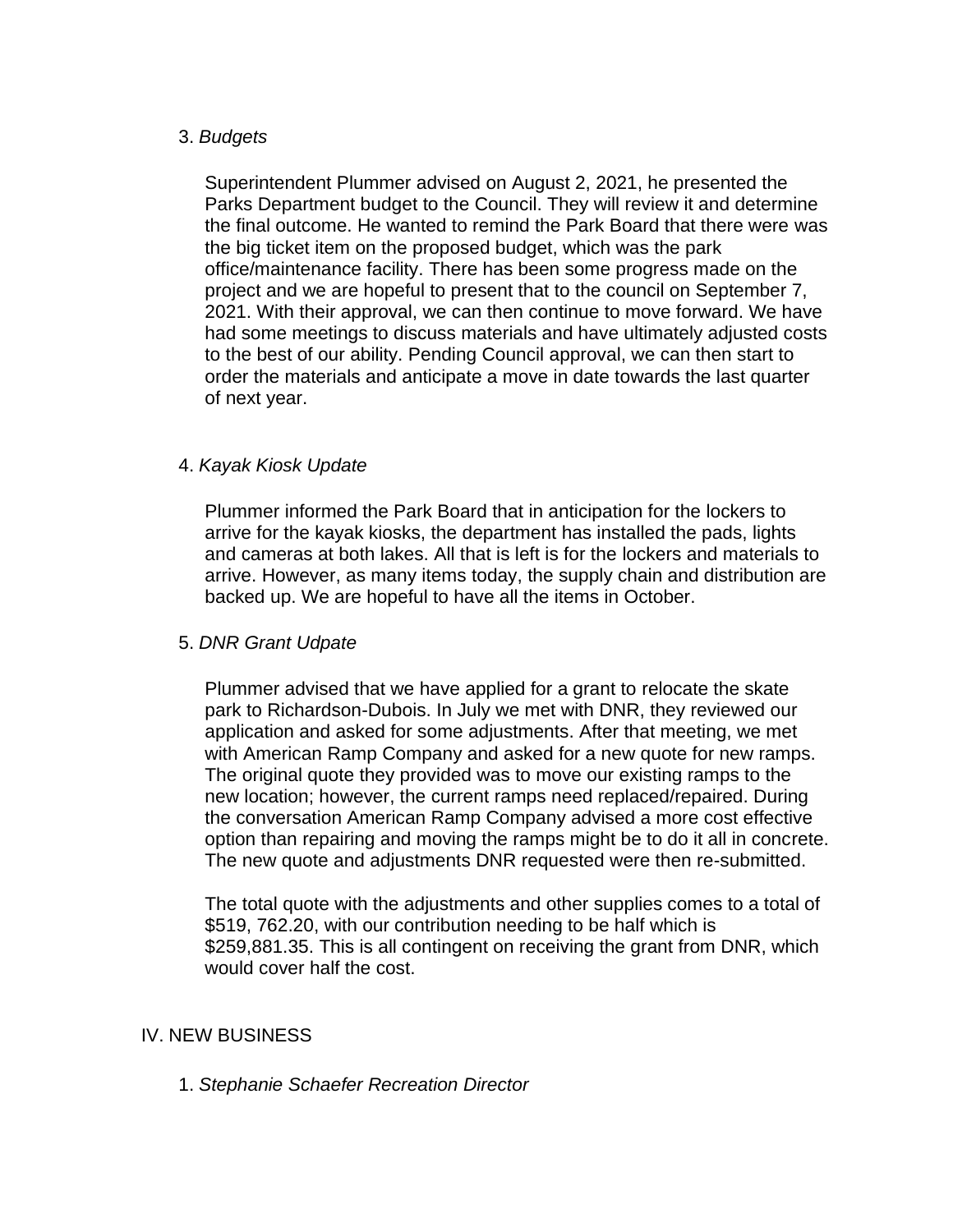Plummer thanked Sheila for her work and dedication to the department for the last five years. He wished her well on her future endeavors. Larry then introduced the New Recreation Director Stephanie Schaefer, who has been Sheila's assistant for the last 3 years. Stephanie has been with the department for a total of 15 years, including 12 years as the Mantis Skate Park supervisor. She has helped plan, integrate and participated in all programs and events with in the last 3 years including imagination station, the leprechaun hunt, and more.

Stephanie introduced herself to the the Park Board and advised how excited she is to carry out her continued role with the department. She reviewed the programs which had occurred since our last meeting and advised we are still in full swing with planning the events for the remainder of the year.

During this time, Plummer also informed the Park Board, Heather Vogts, the current administrative assistant for the front office will be transitioning to Stephanie's old position in the recreation department.

### 2. *Recreation Report*

#### 3. *Maintenance Report*

Maintenance Director Gardner advised Ker Park is now complete, minus waiting for the benches to arrive. He stated as soon as they were able to get the wood fiber installed, the playground was being used. Gardner said it was great for the guys to see their hard work pay off and see how happy the kids were to be using the playground.

New fencing was installed on the east side of Hire Park. The decision to replace it rather than repair it was made due to damage and tree growth throughout the fence. Windscreens have been installed at Kelly Park pickle ball/tennis courts to help the players.

Several repairs have been made to the overhang of the Center Lake Pavilion. Unfortunately the posts inside quite a few pillars were rotting, causing the roof to sag in some places. New posts and supports were added and the lower level of the Pavilion was re-roofed as well. Gardner shared his gratitude in how this was all able to be done in house due to the skill set of the employees. Continued maintenance of the Beyer Farm Trail with removing overhanging trees and brush is happening as well as continued overall park maintenance. Fall preparations and maintenance will also be in full swing here shortly.